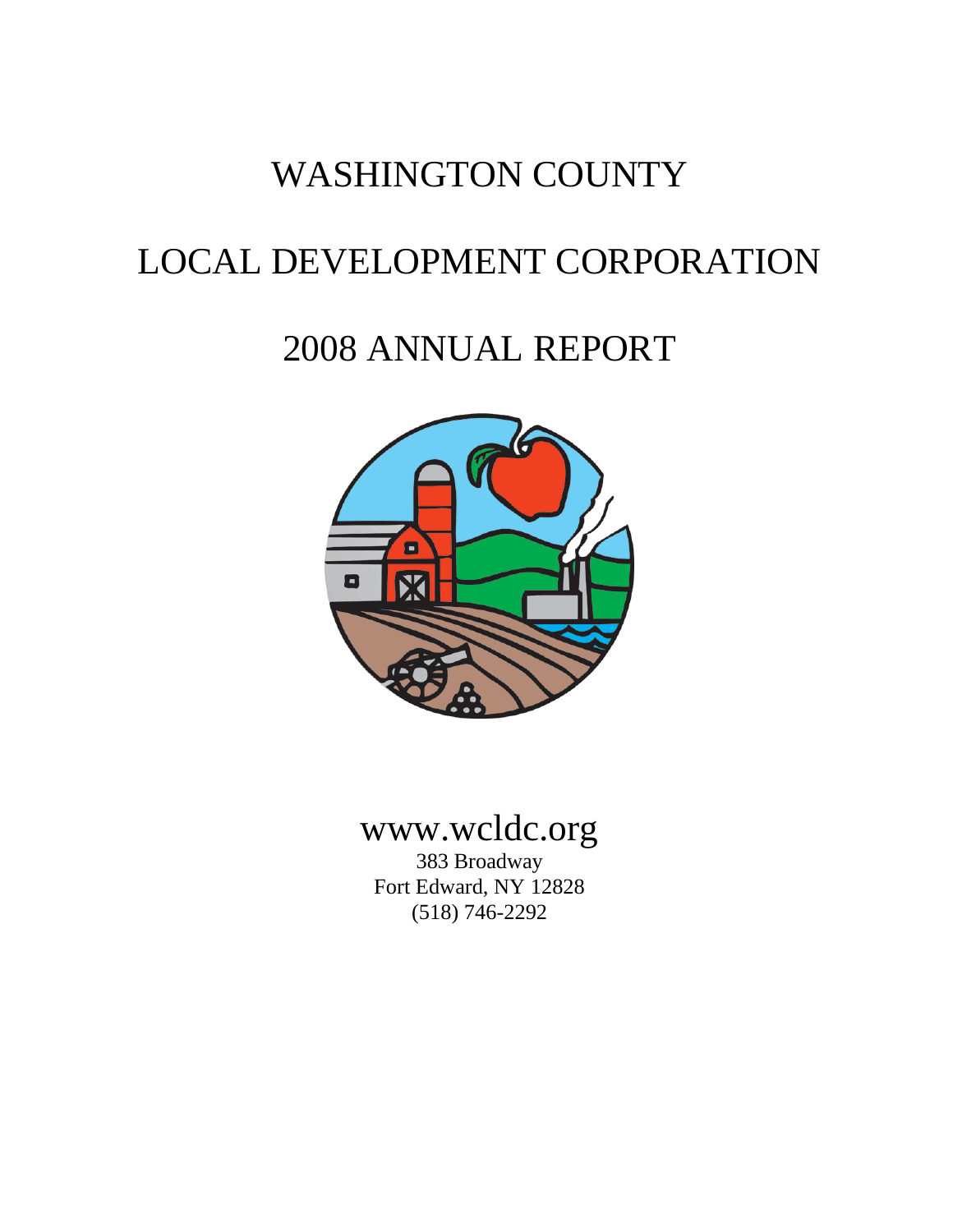# WASHINGTON COUNTY LOCAL DEVELOPMENT CORPORATION

|                           | LOCAL DEVELOPMENT CORPORATION                       |                        |                   |               | 2008                            |                     |                               |                                    |                   |
|---------------------------|-----------------------------------------------------|------------------------|-------------------|---------------|---------------------------------|---------------------|-------------------------------|------------------------------------|-------------------|
|                           |                                                     |                        |                   |               |                                 |                     | AUDIT &                       |                                    |                   |
| <b>TOWN</b>               | <b>SUPERVISOR</b>                                   | <b>DESIGNEE</b>        | OFFICER (5)       | SIGNATORY (5) | LRC(7)                          | PROXY               | <b>FINANCE</b>                | <b>GOVERNANCE</b>                  | <b>NOMINATING</b> |
| Argyle                    | Robert Henke                                        | <b>Rick McClenning</b> |                   |               |                                 | Robert Henke        |                               |                                    |                   |
| Cambridge                 | JoAnn Trinkle                                       |                        |                   | JoAnn Trinkle | JoAnn Trinkle                   | <b>Ray McKinney</b> |                               |                                    | JoAnn Trinkle     |
| Dresden                   | <b>Robert Banks</b>                                 |                        |                   |               | <b>Bob Banks</b>                |                     |                               |                                    |                   |
|                           |                                                     |                        |                   |               |                                 |                     |                               |                                    |                   |
| Easton                    | John Rymph                                          | Chic Wilson            |                   |               | Chic Wilson                     | John Rymph          |                               |                                    |                   |
| Fort Ann                  | Gayle Hall                                          | <b>Richard Moore</b>   |                   |               |                                 |                     |                               |                                    |                   |
| Fort Edward               | Mitchell Supernant Terry Middleton                  |                        |                   |               |                                 |                     |                               |                                    |                   |
| Granville                 | Rodger Hurley                                       |                        |                   |               |                                 |                     |                               | Rodger Hurley                      |                   |
| Greenwich                 | Donald Wilbur                                       |                        | Don Wilbur (VC)   | Don Wilbur    | Don Wilbur                      |                     | Don Wilbur                    |                                    | Don Wilbur        |
| Hampton                   | Leon Clark/Don Sady                                 |                        |                   |               |                                 |                     |                               | Leon Clark                         |                   |
| Hartford                  | Nancy Hall                                          | Dana Haff              |                   |               |                                 |                     |                               |                                    |                   |
|                           |                                                     |                        |                   |               |                                 |                     |                               |                                    |                   |
| Hebron                    | <b>Brian Campbell</b>                               | <b>Barry Miller</b>    |                   |               |                                 |                     |                               |                                    |                   |
| Jackson                   | Alan Brown                                          |                        |                   |               |                                 |                     |                               |                                    |                   |
| Kingsbury                 | <b>James Lindsay</b>                                |                        | James Lindsay (S) | James Lindsay | <b>James Lindsay</b>            |                     |                               | <b>James Lindsay</b>               | James Lindsay     |
| Putnam                    | John LaPointe                                       |                        |                   |               |                                 |                     |                               |                                    |                   |
| Salem                     | <b>Steven Alexander</b>                             | Ron Crepeau            |                   |               | Ron Crepeau (C) Steve Alexander |                     | Ron Crepeau                   |                                    |                   |
| <b>White Creek</b>        | Robert Shay                                         | Ray McKinney           | Ray McKinney (C)  | Ray McKinney  | Ray McKinney                    | Robert Shay         | Ray McKinney (C) Ray McKinney |                                    | Ray McKinney      |
| Whitehall                 | Vernon Scribner                                     |                        |                   |               |                                 |                     |                               |                                    |                   |
|                           |                                                     |                        |                   |               |                                 |                     |                               |                                    |                   |
|                           |                                                     |                        |                   |               |                                 |                     |                               |                                    |                   |
| <b>Staff</b>              | Position                                            |                        | Officer           | Signatory     |                                 |                     |                               |                                    |                   |
|                           |                                                     |                        | President         |               |                                 |                     |                               |                                    |                   |
| <b>Tori Riley</b>         | Mark Galough/ Executive Director                    |                        |                   |               |                                 |                     |                               | Mark Galough/<br><b>Tori Riley</b> |                   |
| Karen Prevost             | Secretary                                           |                        |                   |               |                                 |                     |                               |                                    |                   |
| Kevin Hayes               | <b>County Administrator</b>                         |                        | Treasurer         | Kevin Hayes   |                                 |                     |                               |                                    |                   |
| Karen Barnes/             | Bookkeeper                                          |                        |                   |               |                                 |                     |                               |                                    |                   |
| Karen Prevost             |                                                     |                        |                   |               |                                 |                     |                               |                                    |                   |
| <b>Empire Zone Board</b>  |                                                     |                        |                   |               |                                 |                     |                               |                                    |                   |
| Don Wilbur - Chair        |                                                     |                        |                   |               |                                 |                     |                               |                                    |                   |
| Robert Miles-VC           |                                                     |                        |                   |               |                                 |                     |                               |                                    |                   |
| Mark Doody- Secretary     |                                                     |                        |                   |               |                                 |                     |                               |                                    |                   |
| Joan Tarantino- Treasurer |                                                     |                        |                   |               |                                 |                     |                               |                                    |                   |
| Josh Levy                 |                                                     |                        |                   |               |                                 |                     |                               |                                    |                   |
| <b>Rick Doyle</b>         |                                                     |                        |                   |               |                                 |                     |                               |                                    |                   |
| Laurie Drake              |                                                     |                        |                   |               |                                 |                     |                               |                                    |                   |
| John Hollister            |                                                     |                        |                   |               |                                 |                     |                               |                                    |                   |
| Scott Martel              |                                                     |                        |                   |               |                                 |                     |                               |                                    |                   |
|                           |                                                     |                        |                   |               |                                 |                     |                               |                                    |                   |
|                           | Malcolm S. Sanders, Economic Development Specialist |                        |                   |               |                                 |                     |                               |                                    |                   |
|                           |                                                     |                        |                   |               |                                 |                     |                               |                                    |                   |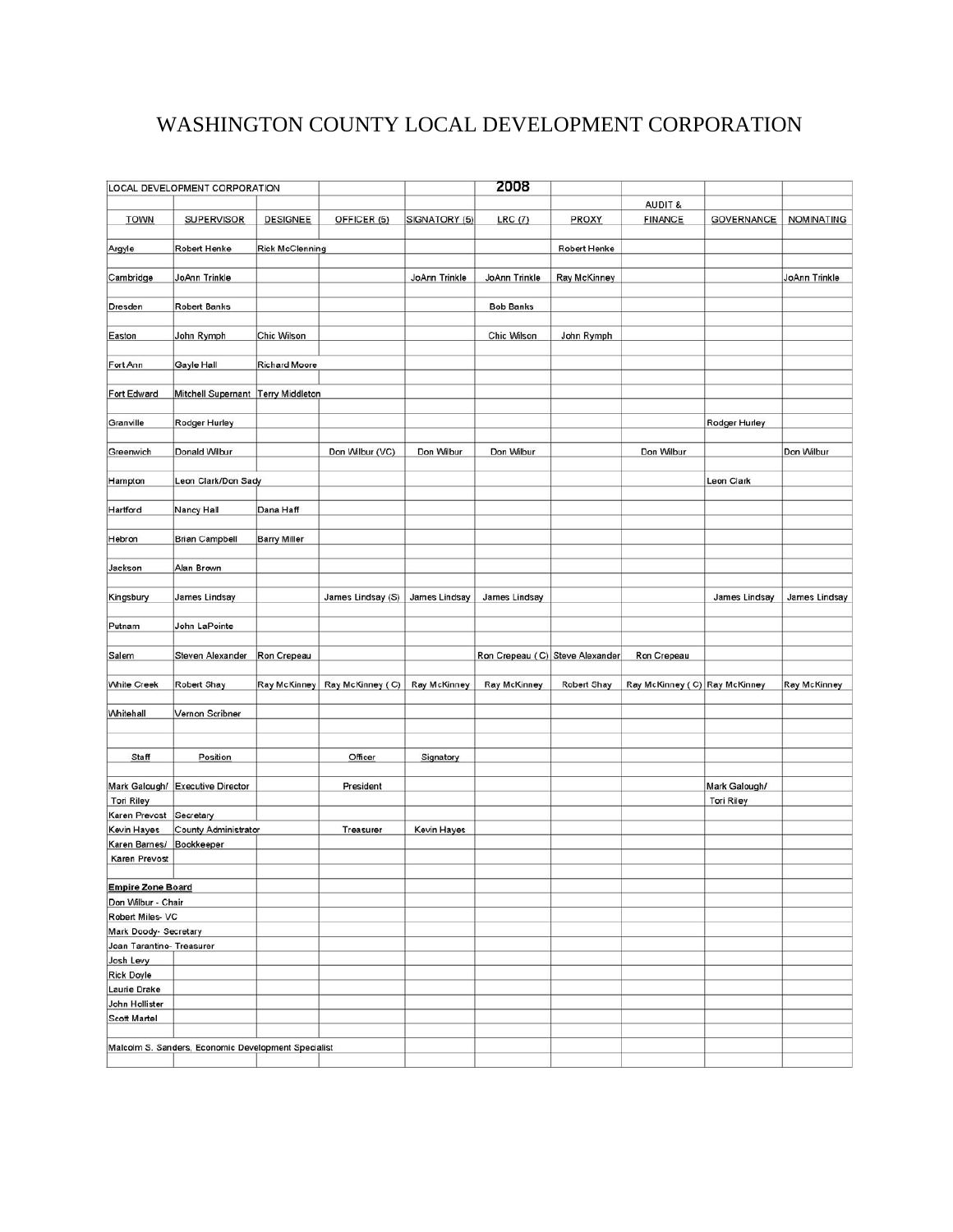# **Table of Contents**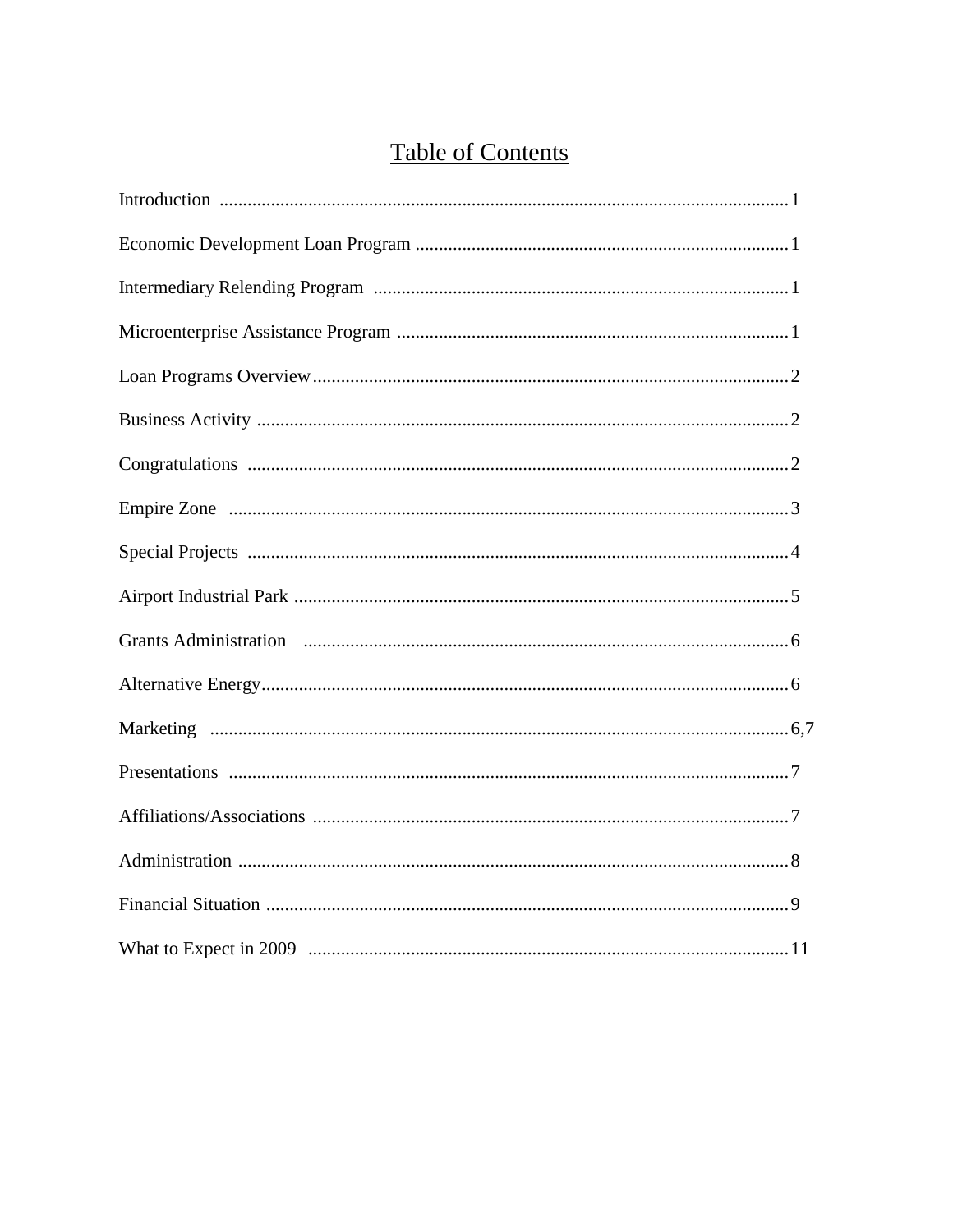# **Washington County Local Development Corporation**

# **2008 Annual Report**

# **Introduction**

Although the year began with a promising amount of activity, external controls forced a stagnation of the County's economy. Conflicts in the Middle East and the sub-prime housing market, along with rising petroleum prices slowed both industrial growth and consumer spending at a national level. As a result, many local businesses decided to make various changes in the short term to survive in the long term. Expansions, construction and new equipment were put on hold, resulting in sporadic activity by year-end. There were some bright spots, particularly at the Airport Industrial Park.

## **Economic Development Loan Program**

There was only one loan closing in 2008 to Adirondack Prepackaged Firewood for \$55,000.

As of 12/31, the portfolio included 18 loans representing \$2.67 million, with an outstanding principal balance of approximately \$1.54 million. All loans were current. It should be noted that six loans were paid in full during 2008, all prior to maturity.

# **Intermediary Relending Program**

During 2008, no IRP loans were closed, however there was one loan that was paid off.

The 2008 portfolio included seven businesses representing \$450,000 in loans, with an outstanding principal balance of approximately \$138,000. All loans were current.

# **Microenterprise Assistance Program**

Two 10-week cycles of classes were completed, with a total of 56 individuals enrolled, including 26 existing businesses. Chris DeBolt, Washington County Planner, stepped in to administer the Fall session because Mark left in August. During 2008, two loans closed: Milestone Golf Club for \$25,000 and Skenesborough Gardens was approved for \$20,000.

The portfolio, at year end, included five businesses representing \$105,000 in loans, with an outstanding principal balance of approximately \$67,580. One loan was delinquent. 1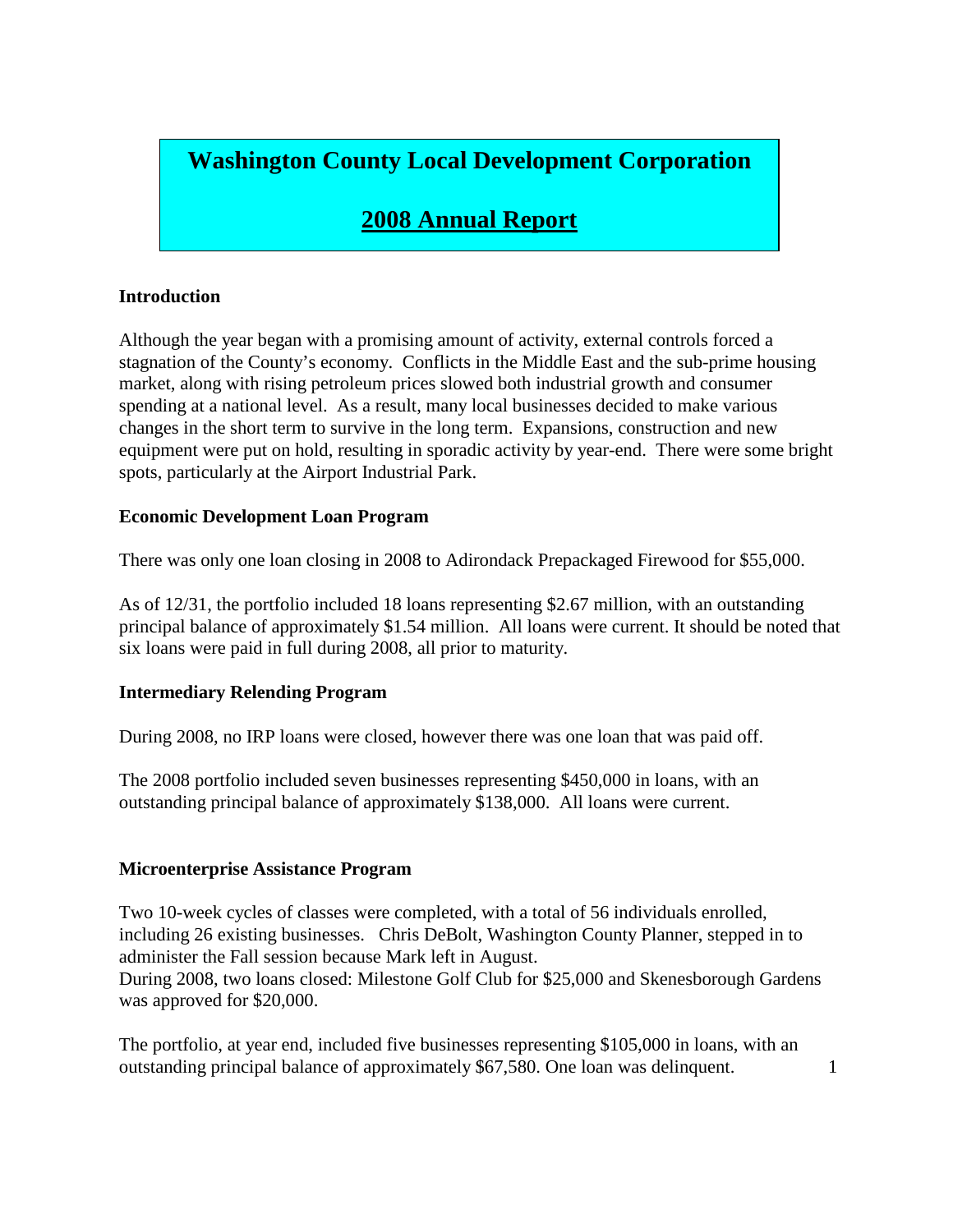As an indication of the continuing interest in small business development and the success of the MAP, the WCLDC processed over 100 inquiries on the program. Applications were also received prior to year-end for the Spring 2009 cycle. Marketing efforts have included distribution of brochures to Town and Village Clerks, libraries, One-Stop Center, Cooperative Extension, Chambers of Commerce, banks, and past participants.

# **Loan Programs Overview**

The WCLDC closed 3 loans totaling \$100,000 during 2008, accounting for the least amount of loan activity since 1993. As of 12/31, the total portfolio included 33 loans representing over \$4.3 million, with a principal balance of over \$2.6 million. During 2008, seven loans were paid in full, prior to maturity. The strategic importance of having locally controlled revolving loan funds cannot be overstated. The rapid turn-around, coupled with the favorable terms and conditions, provide access to capital in a way that helps Washington County compete with other areas.

A fourth loan program, Community Development Loan Fund was drafted by Mark in June. This program would utilize "unrestricted" funds and allow more flexibility. The minimum loan amount will be \$100,000 for those businesses that don't qualify for the other programs and was approved by the LDC Board in January 2009.

#### **Business Activity**

The WCLDC provided assistance to numerous businesses with information on such issues as tax incentives, financing programs, labor force training, site selection, utility incentives, the Empire Zone Program, permit requirements, and socio-economic data.

Congratulations to G. A. Bove on the purchase of their lot in the Airport Industrial Park. They are a leading distributor of home heating fuels and propane in the north.

#### **Congratulations**

The fourth annual Washington County Small Business of the Year Award luncheon was jointly sponsored by the ARCC and the WCLDC. The winners were Well Dunn, Kingswood Golf Course and O'Hearn Pharmacy. The reception was held on 12/4/08 at Rainer's.

Congratulations to the owners and employees of these fine companies.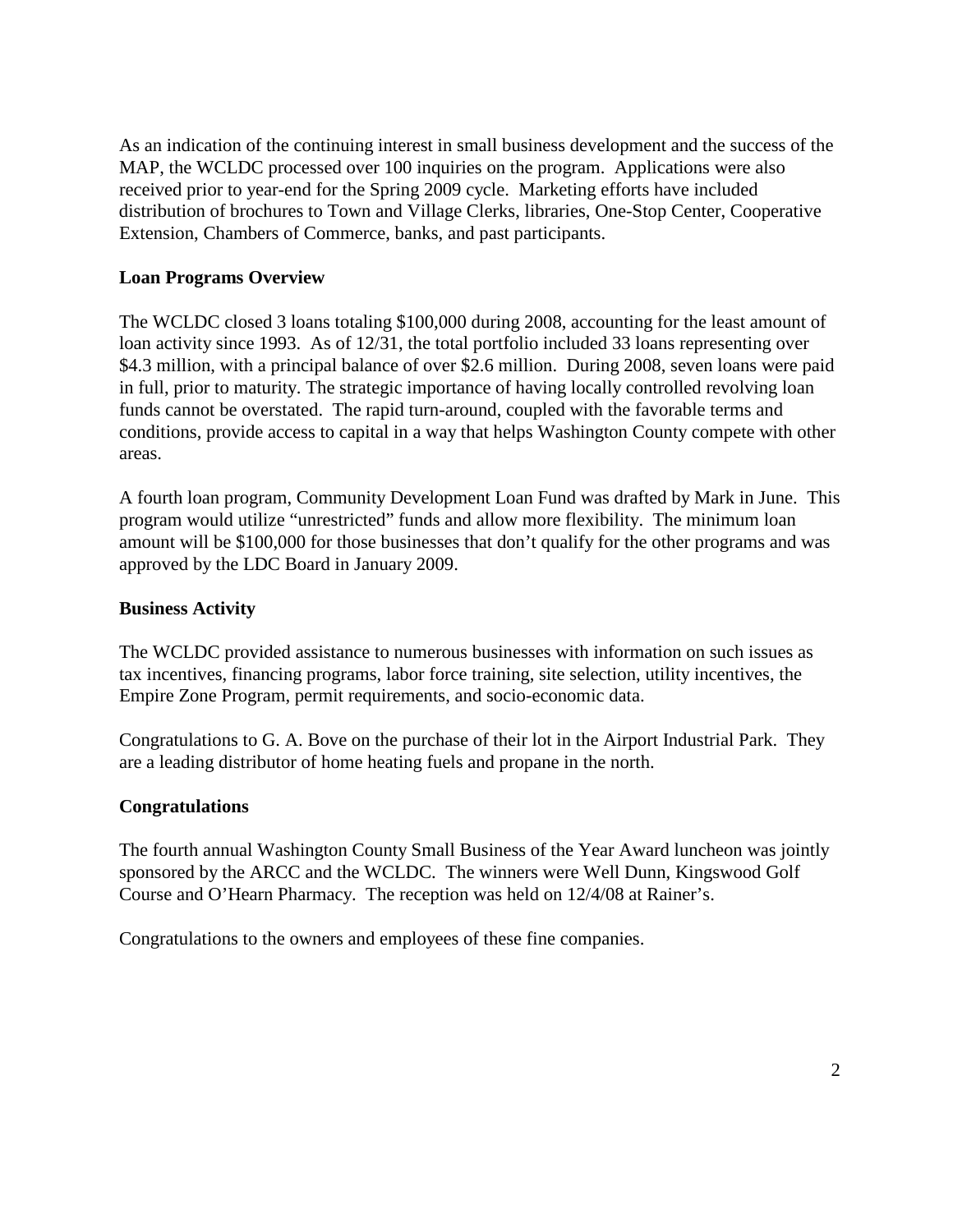#### **Empire Zone**

 Zone certified businesses continued to invest, but the number of full-time jobs reported at these businesses declined in 2007:

| Year | #Businesses Certified<br>(as of 12/31) | # Full-Time Employees<br>(quarterly average) | \$ Capital<br>Investment<br>(\$millions) |
|------|----------------------------------------|----------------------------------------------|------------------------------------------|
| 2003 | 32                                     | 2,256                                        | \$29.0                                   |
| 2004 | 49                                     | 2,313                                        | \$24.2                                   |
| 2005 | 78                                     | 2,454                                        | \$18.5                                   |
| 2006 | 81                                     | 2,644                                        | \$22.6                                   |
| 2007 | 84                                     | 2,474                                        | \$21.0                                   |

 In 2008, the WCEZAB and Empire State Development made the following joint certification of businesses as being eligible for zone benefits:

Note: The WCEZAB recommended the certification of a fourth business using a "distress" area justification for a new "Route 4 Corridor" start up, but ESD declined to jointly certify this business.

The key points in the discussion of these 2008 results are:

- The decline in the FTEs in 2007 (not reported until the 2007 Business Annual Reports were submitted in July, 2008) was spread across a number of zone businesses. There were no significant business closings or decertifications to account for large segments of this general employment weakness. In October, 2008 the zone coordinator provided each certified business (ie certified for at least two years) with a statement comparing planned new jobs and investment with actual, reported levels and asked for an explanation when the business failed to generate at least 60% of both planned levels. 48 of 72 businesses received letters requesting this explanation. (24 certified businesses met the 60% level.) The replies pointed to a number of business conditions as reasons for not attaining these levels of job creation and investment.
- Hampton Biodiesel Industries received the necessary permits in early 2008 to construct a 50 million gallon/year biodiesel processing facility at the Hampton zone (23 FTEs/\$32.5 million investment as stated in the zone certification application), but put a hold on this project due to its inability to receive the commitments for project financing. HBI continues to lease property at Hampton for this facility, but has not, to date, made a commitment to undertake this project.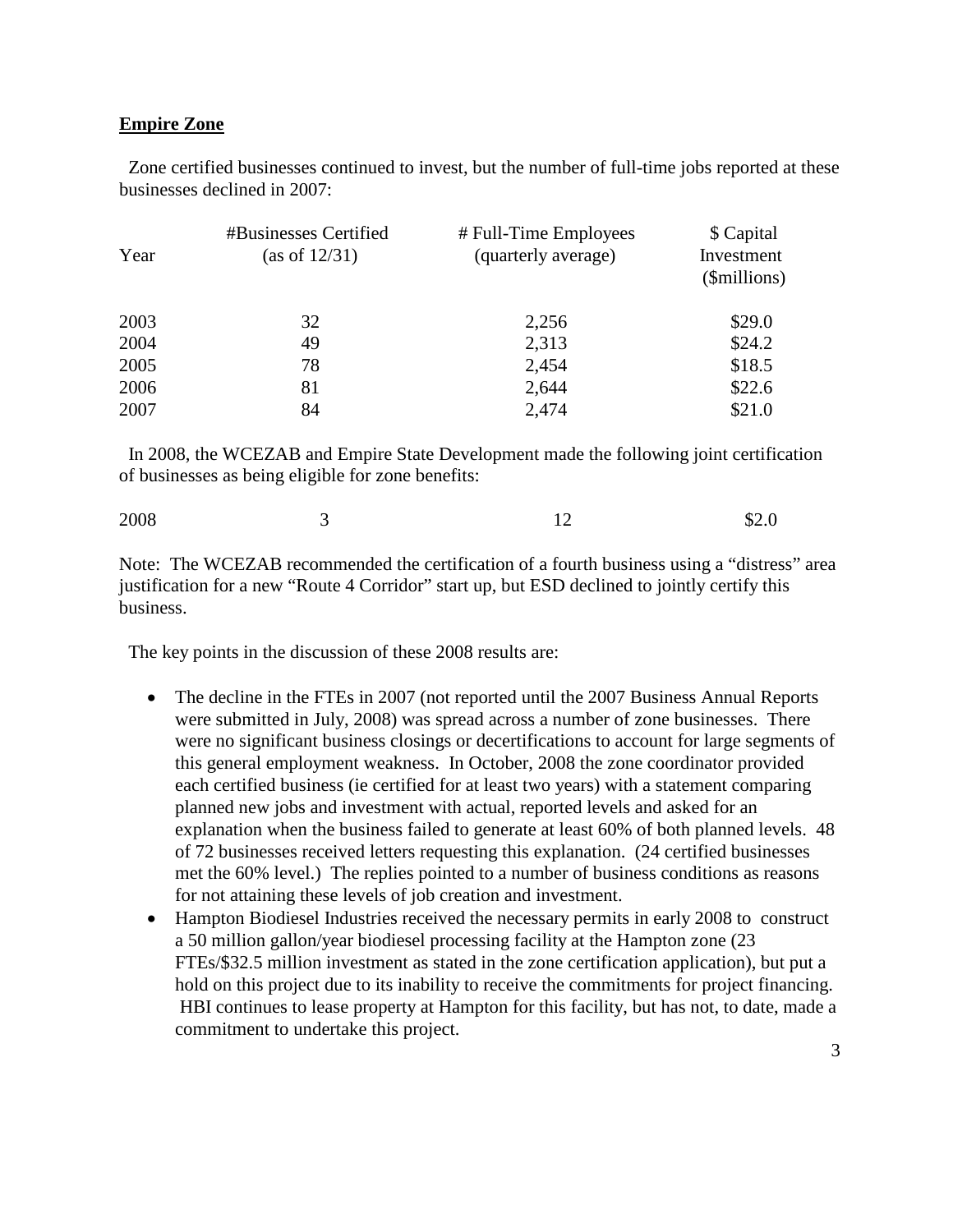- In January, 2008 Empire State Development increased the benefit/cost ratio threshold (necessary to certify new businesses) from \$15:\$1 to \$20:\$1. The impact of this change makes qualifying for certification much more difficult. (Note: The benefit/cost test means that to qualify for certification as an Empire Zone business, the sum of the projected new wages and fringe benefits and investment must be at least 20x the sum of the projected tax benefits for which the new business would be eligible over the first five years of certification. To date, we have calculated 15 of these benefit/cost tests. Only three applications had ratios exceeding \$20:\$1. The zone development plan (at [www.wcldc.org\)](http://www.wcldc.org/) was revised in March, 2008 to require a \$20:\$1 ratio for certification.)
- The zone contract year operates from July 1 through June 30 the following year. Usually, Empire State Development sends the administrative agreement for the new contract year to the LDC by November of the current contract year ie, about four months after the July 1 start of that contract year. To date, ESD has not sent the contract covering the zone operations starting July 1, 2008 and continuing through June 30, 2009 nor provided any administrative funding to help to support zone operations. After repeated requests from the LDC Executive Director, to date, the ESD still hasn't committed to if and when we will have a contract for our Coordinator. The EZAB is meeting in early March of 2009 to implement a plan of action moving forward as the program, as of year end analysis of their budget, just doesn't have the funds to proceed as in the past, after March 31, 2009.

#### **Special Projects**

The staff was involved with several new initiatives as well as successful, on-going projects:



Table displayed at 2008 Job Discovery

- The WCLDC and ARCC provided services to the Washington County Business Council.
- The 2008 Washington County Business Show was presented by the ARCC and was once again a great success. Many thanks to the Chamber and all of the exhibitors.
- The master list of all businesses in the County was continually updated throughout the year.
- Job Discovery, the annual job fair, was another huge success with over 2,000 job seekers meeting nearly 70 employers.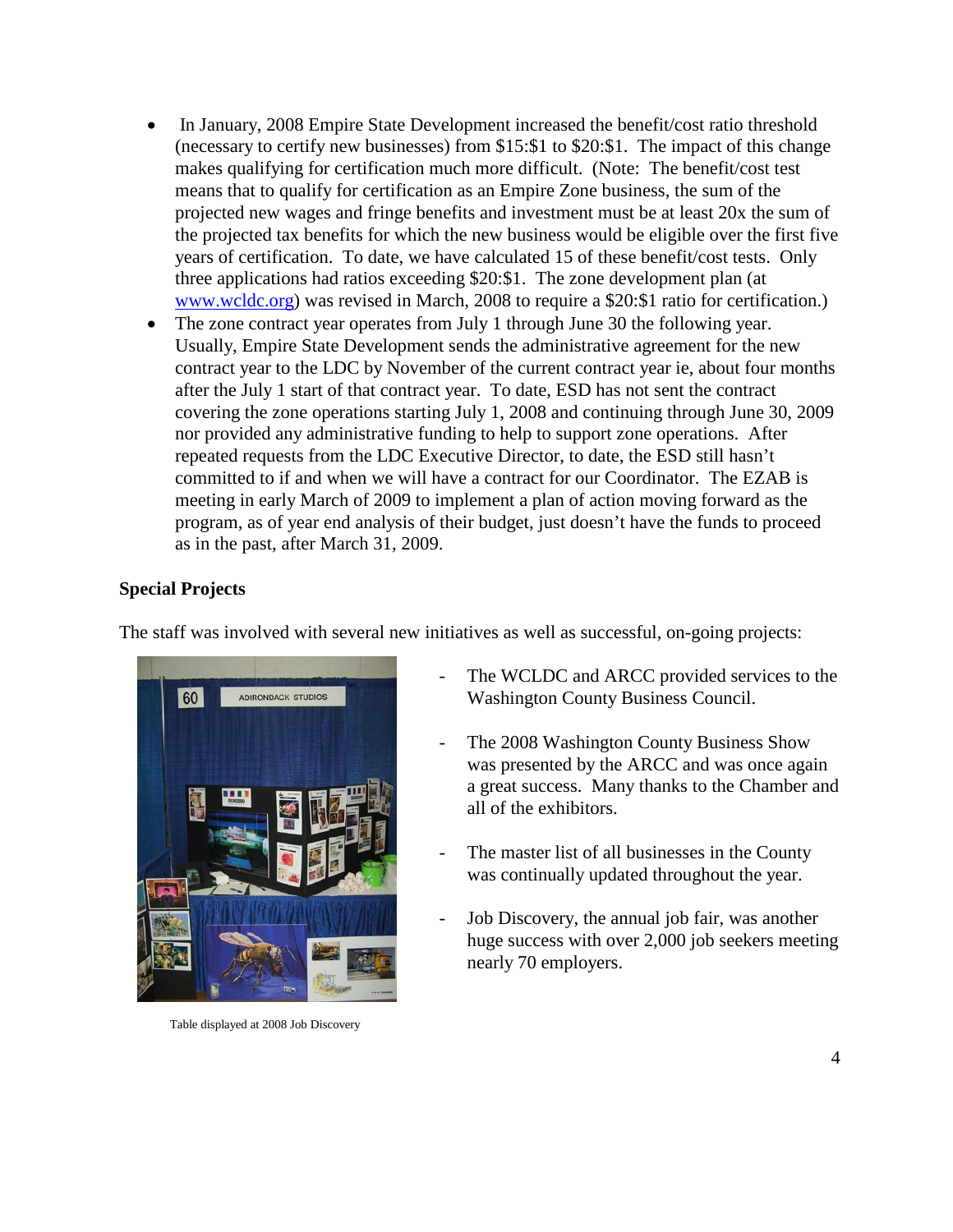#### **Airport Industrial Park**

 In the fall of 2008, LDC began to work with the Warren/Washington Counties IDA Airport Industrial Park Committee to develop new marketing materials to increase the rate of lot sales and development (job creation) at the park. A new park aerial map has been produced with the assistance of Washington County Real Property Department staff. This map identifies the businesses located at the park and shows the location of vacant parcels available for development. The map will be updated every 6 months based on activity. The IDA is also developing a new Web site incorporating this map and other material. The LDC approved and purchased the link [www.airportindustrialpark.org](http://www.airportindustrialpark.org/) for maximum exposure.



Marketing flyer for IDA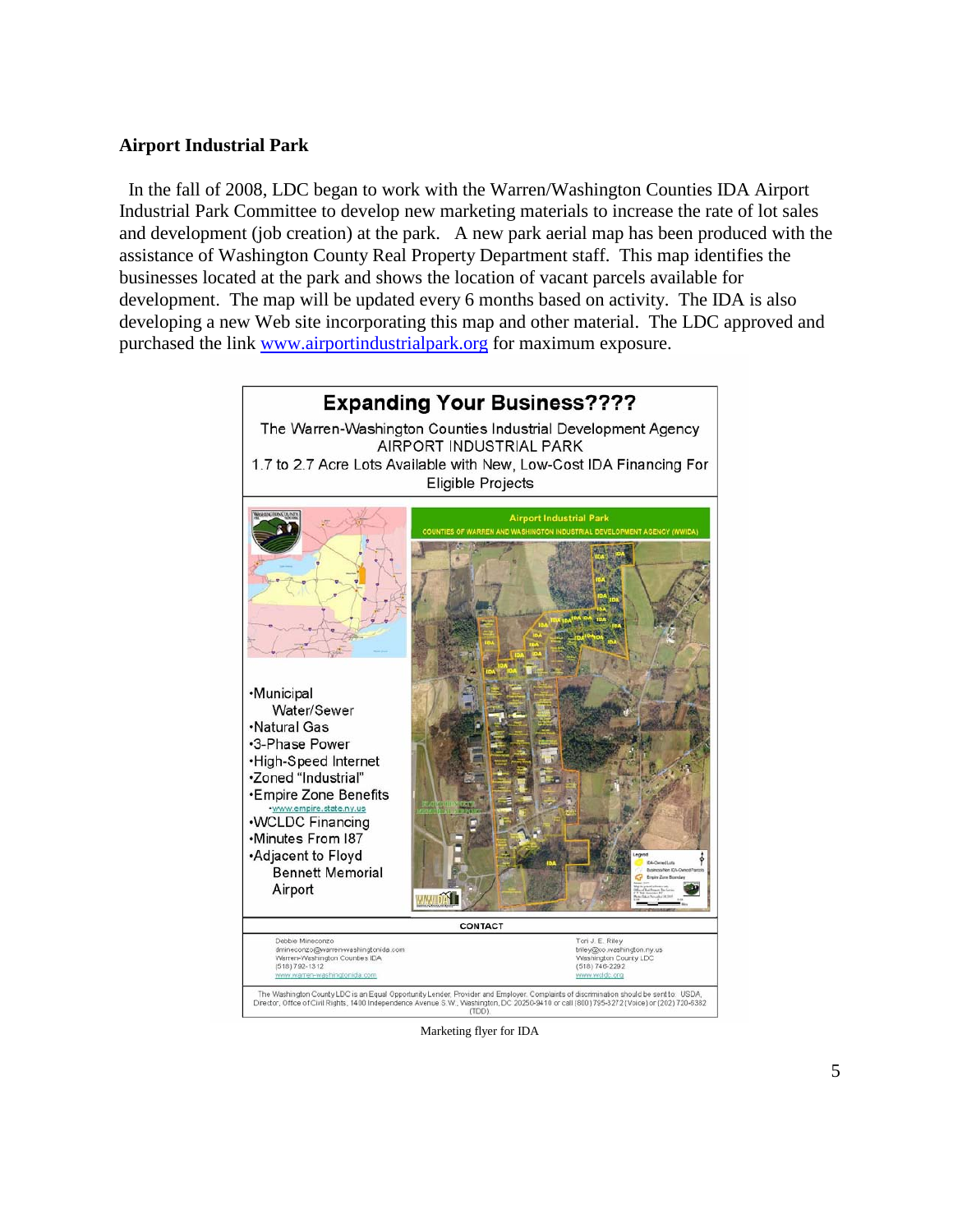#### **Grants Administration**

 The LDC staff prepared two grant applications in 2008 to support economic development projects. The first was an Industrial Access program application (in the amount of \$172,500) under a New York State Department of Transportation program. This grant and loan will help to pay for the cost (\$300,000 estimate) to reconstruct County Rte. 11A, providing improved access for log trucks now and future economic development at the Hampton Empire Zone site. This application was not funded. (Note: Washington County completed this project in late 2008.)

The second application was for a \$ 1 million economic development assistance grant (applied for through the NYS Senate) to continue the upgrading of the Batten Kill Railroad to maintain rail service long term to move animal feed and crop fertilizer economically for the agricultural industry in the county. This grant was secured and will be funded by the Dormitory Authority of the State of New York. The contract between the Dormitory Authority and Washington County is being finalized. The rail upgrade project should be completed in 2009.

# **Alternative Energy**

 The Washington County Economic Development Plan (prepared in early 2007 and adopted by the Board of Supervisors in October, 2007) recommended that we begin to "explore biofuels," ie growing and processing these biofuel feed stocks into various forms of alternative energy. The review of the Hampton Biodiesel Industries project in early 2007 started the effort to begin to assess the local market for growing and processing these fuels and, subsequently, reviewing the entire area of alternative energy development in and around Washington County. We have begun to coordinate this review with the Cornell Cooperative Extension staff of Washington County, the Washington County Farm Bureau and various NYS agencies and other technical experts. In October, 2008 LDC staff organized an Alternative Energy Working Group (comprised of local business representatives and others) to begin to develop action plans for making various alternative energy sources available for use in the county. (The goal is to control energy costs and insure supply.) The initial effort is being focused upon increasing the production of soy beans and processing the soy meal and oil at a new alternative energy facility at the Hampton Empire Zone. Other alternative energy sources to be studied (after oil seed crops, eg soy beans) include grass, wood, geothermal, wind and solar.

# **Marketing**

During 2008, several marketing efforts were completed:

- The WCLDC website was updated continually throughout the year, utilizing a new webmaster.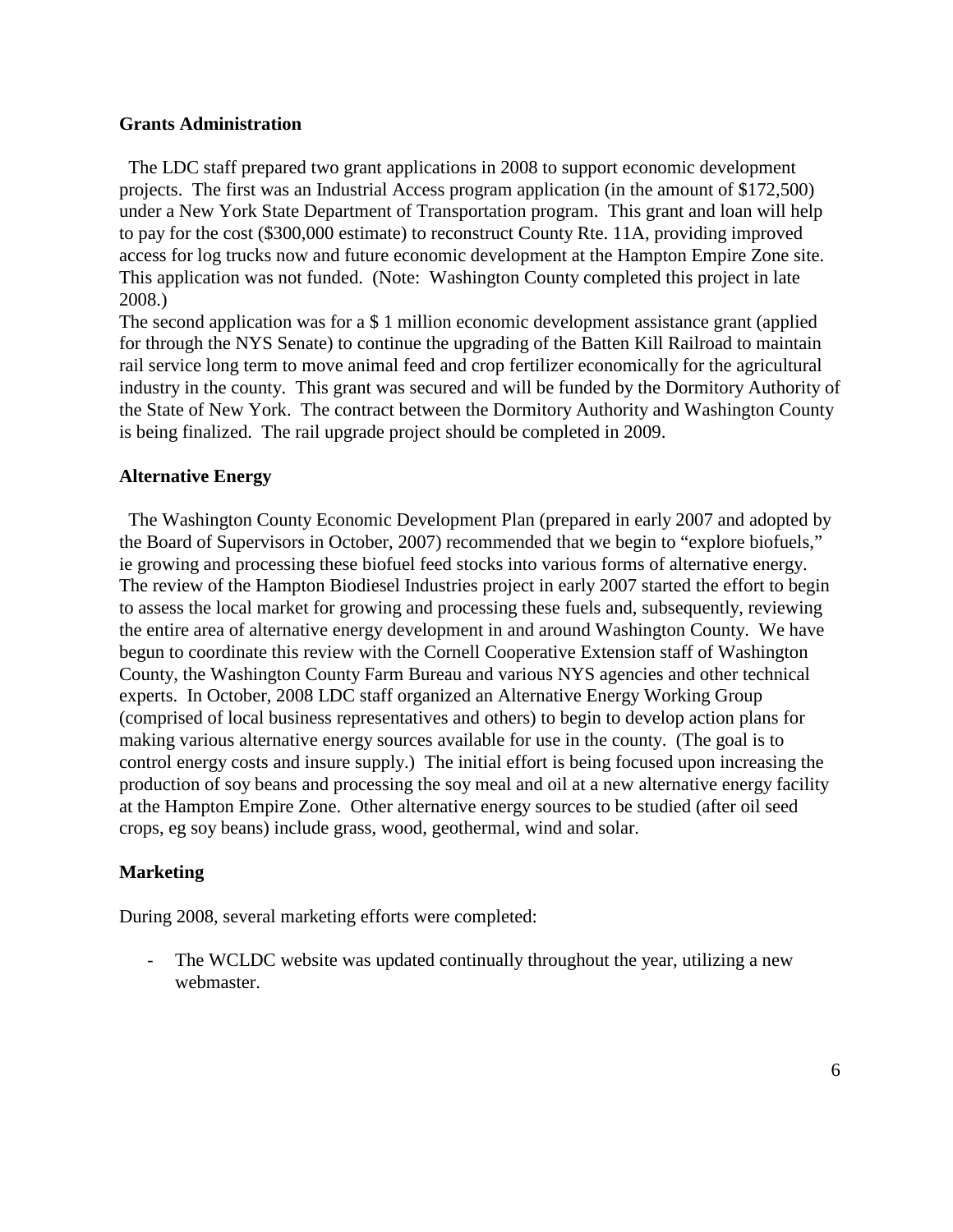- The 9th annual "What Do They All Have in Common?" ad was published in the Chronicle's Washington County Magazine featuring Telescope Casual Furniture, Green Mtn. Soapstone and Sterile Technologies Inc.
- Heather Baker, Real Property Tax Service, created a draft map to help market available lots at the Airport Industrial Park. (see page Airport Industrial Park)



2008 "Common Ad"

#### **Presentations**

The WCLDC staff made presentations to the following groups:

- Microenterprise Assistance Program (small business financing) (2)
- Lakes Region Radio (annual Microenterprise Assistance Program promotion)

#### **Affiliations/Associations**

The WCLDC was active with the following organizations in 2008:

- Member, Saratoga-Warren-Washington Workforce Investment Board
- Member, Community Advisory Group and Economic Development Committee
- Member, Job Discovery Planning Committee and Employer Recruitment Subcommittee
- Agricultural Economic Development Program Leadership Team
- Member, Washington County Economic Opportunity Council and Employment & Training Committee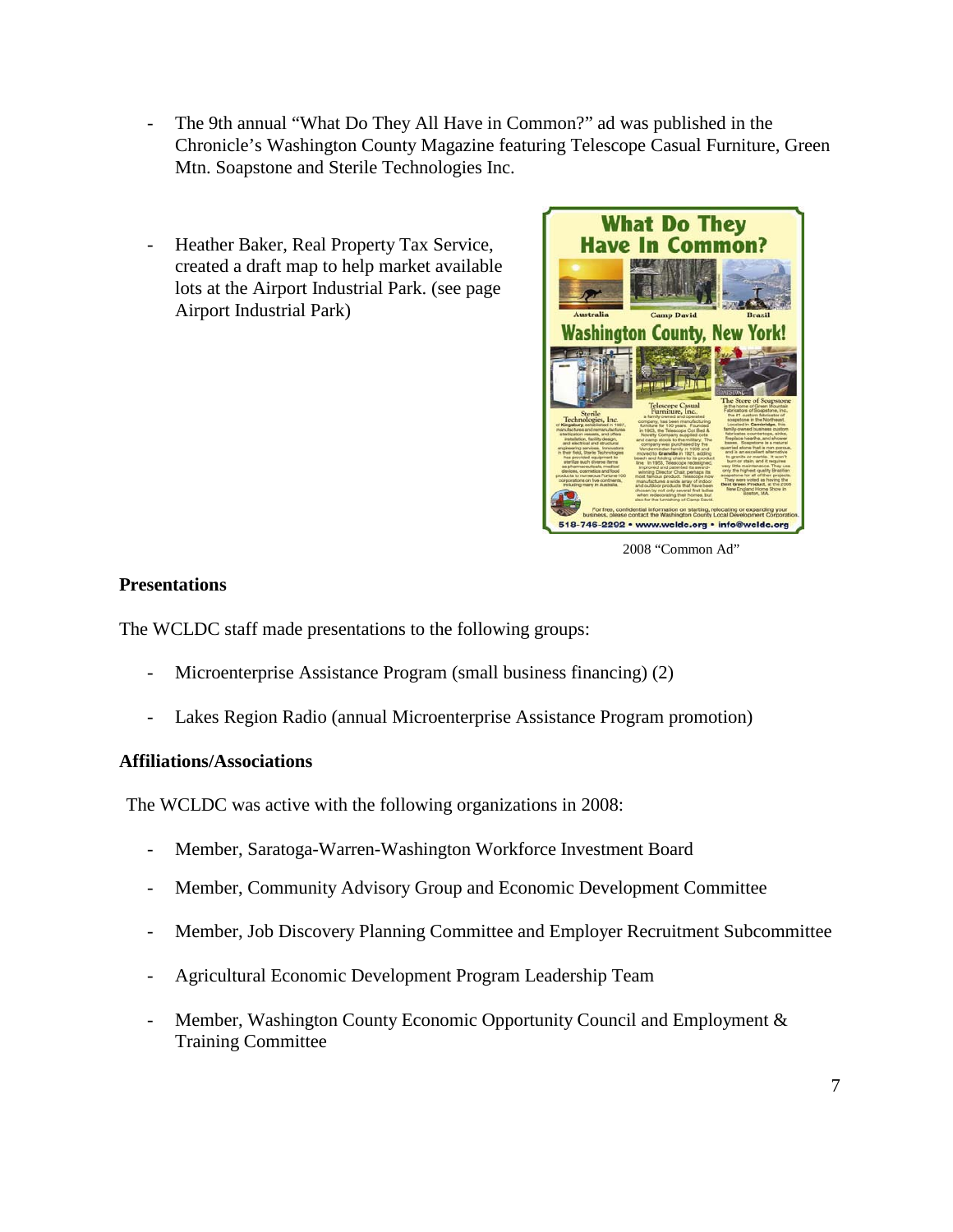In addition, the WCLDC engaged in cooperative efforts with or received services from the following:

- Washington County: Planning, Tourism, Cooperative Extension, One-Stop Center, Public Works, County Clerk, Information Technology, Real Property Tax Service, Veterans Affairs, County Attorney, Clerk of the Board, County Administrator, Treasurer's Office, Code Enforcement
- New York State: Transportation, Labor, Empire State Development, Health, Canal Corporation
- Adirondack-Glens Falls Transportation Council
- TD Banknorth and Glens Falls National Bank
- Adirondack Community College; BOCES
- Niagara Mohawk/National Grid
- Counties of Warren and Washington IDA
- Adirondack Regional Chamber of Commerce

# **Administration**

Unfortunately for the LDC, Mark Galough left and took a position at Glens Falls National Bank in August. The Board began the process of accepting applications to fill the Executive Director's position. A total of 34 applications were received. In November, Tori J. E. Riley was appointed to begin full time, January 2009.

During 2008, approximately 510 bank transactions were processed within the WCLDC's bookkeeping system, which is comprised of two different computer programs and three different hard copy ledgers. The decision was made by the Board to start 2009 with a new system. The Money Counts program that Mark used was outdated and no longer had any technical support. Karen and Tori will receive training on Quickbooks Pro.

The LDC was brought into compliance with the Public Authority Accountability Act. The Board adopted a number of policies, including Disposition Guidelines, Public Access to Records, Code of Ethics, Whistleblower Policy, Travel Policy, Procurement Policy, Compensation, Reimbursement & Attendance Policy, Investment Policy, and a Defense & Indemnification Policy. In addition, the By-Laws were revised and Board members received applicable training by the law firm of Harris-Beach.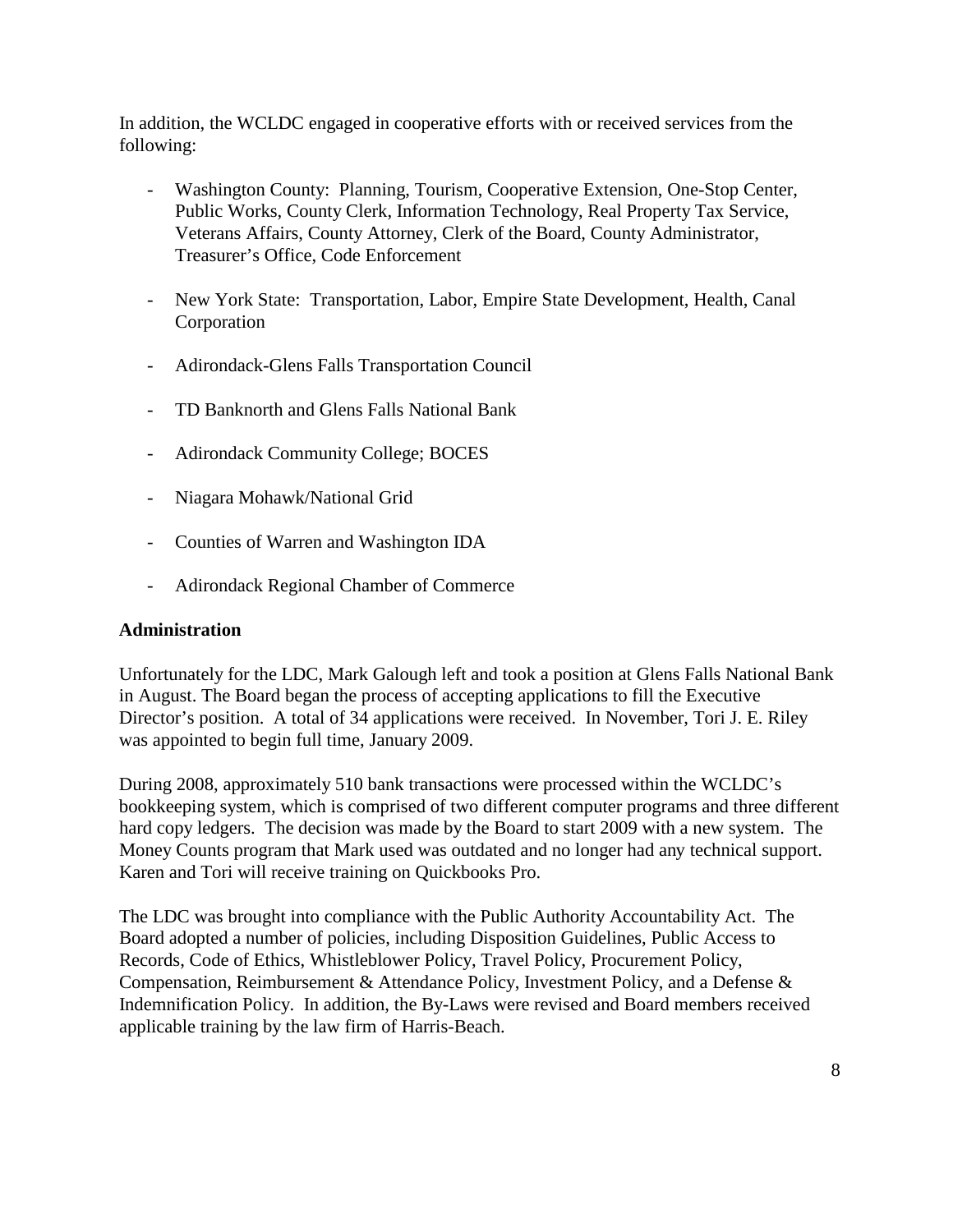Another training session was held at the County Municipal Center, in November for five members to receive their training requirement. One member of the Warren-Washington IDA Board attended also.

All applicable reporting requirements were completed in a timely manner, including the 2007 audit, submission of 1098's and 1099's, filing of the Corporate Tax Return, Charities Registration annual report, semi-annual financial/progress reports to Rural Development, and Empire Zone progress reports.

## **Financial Situation**

The WCLDC closed the year with assets totaling approximately \$4.06 million. Counting approved loans not yet fully disbursed, approximately 43% of the total assets of the organization are loans receivable. This was a result of a number of loans that were paid in full prior to maturity.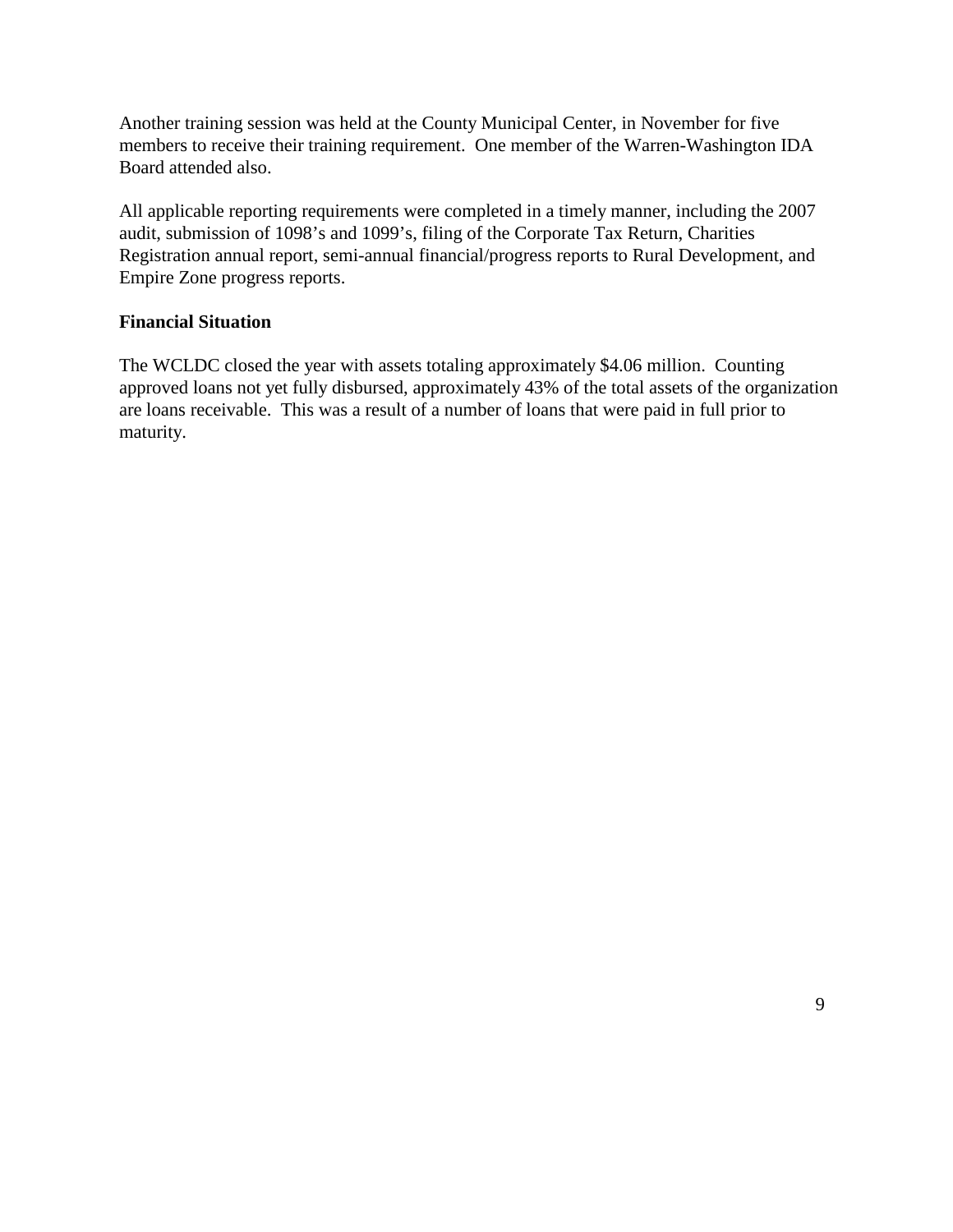## Washington County Local Development Corporation **Statement of Financial Position** December 31, 2008

## **ASSETS**

|                    | Cash-checking            | 829,361   |
|--------------------|--------------------------|-----------|
|                    | <b>Cash-savings</b>      | 1,488,280 |
|                    | Loans receivable         | 1,748,336 |
|                    | <b>Total Assets</b>      | 4,065,977 |
| <b>LIABILITIES</b> |                          |           |
|                    | <b>IRP Loan</b>          |           |
|                    | Payable                  | 232,345   |
|                    | <b>Total Liabilities</b> | 232,345   |
| <b>NET WORTH</b>   |                          | 3,833,632 |

|                     |                          | <b>Statement of Activities</b><br>December 31, 2008 |         |
|---------------------|--------------------------|-----------------------------------------------------|---------|
| <b>REVENUE</b>      |                          |                                                     |         |
|                     | Loan interest            |                                                     | 103,227 |
|                     | <b>Bank interest</b>     |                                                     | 35,270  |
|                     | <b>Contributions</b>     |                                                     | 73,500  |
|                     | <b>Closing fees</b>      |                                                     | 1,300   |
|                     | Misc.                    |                                                     | 2,000   |
|                     | <b>Total Revenue</b>     |                                                     | 215,297 |
| <b>EXPENDITURES</b> |                          |                                                     |         |
|                     | Payroll/fringe           |                                                     |         |
|                     | benefits                 |                                                     | 65,375  |
|                     | <b>Offices expenses</b>  |                                                     | 2,864   |
|                     | <b>Professional fees</b> |                                                     | 13,612  |
|                     | <b>Interest</b>          |                                                     | 12,339  |
|                     | Misc.                    |                                                     | 26,599  |
|                     | <b>Total</b>             |                                                     |         |
|                     | <b>Expenditures</b>      |                                                     | 120,789 |
| <b>INCOME</b>       |                          |                                                     | 94,508  |

Note: In-house prepared statement; not audited. Cash basis.